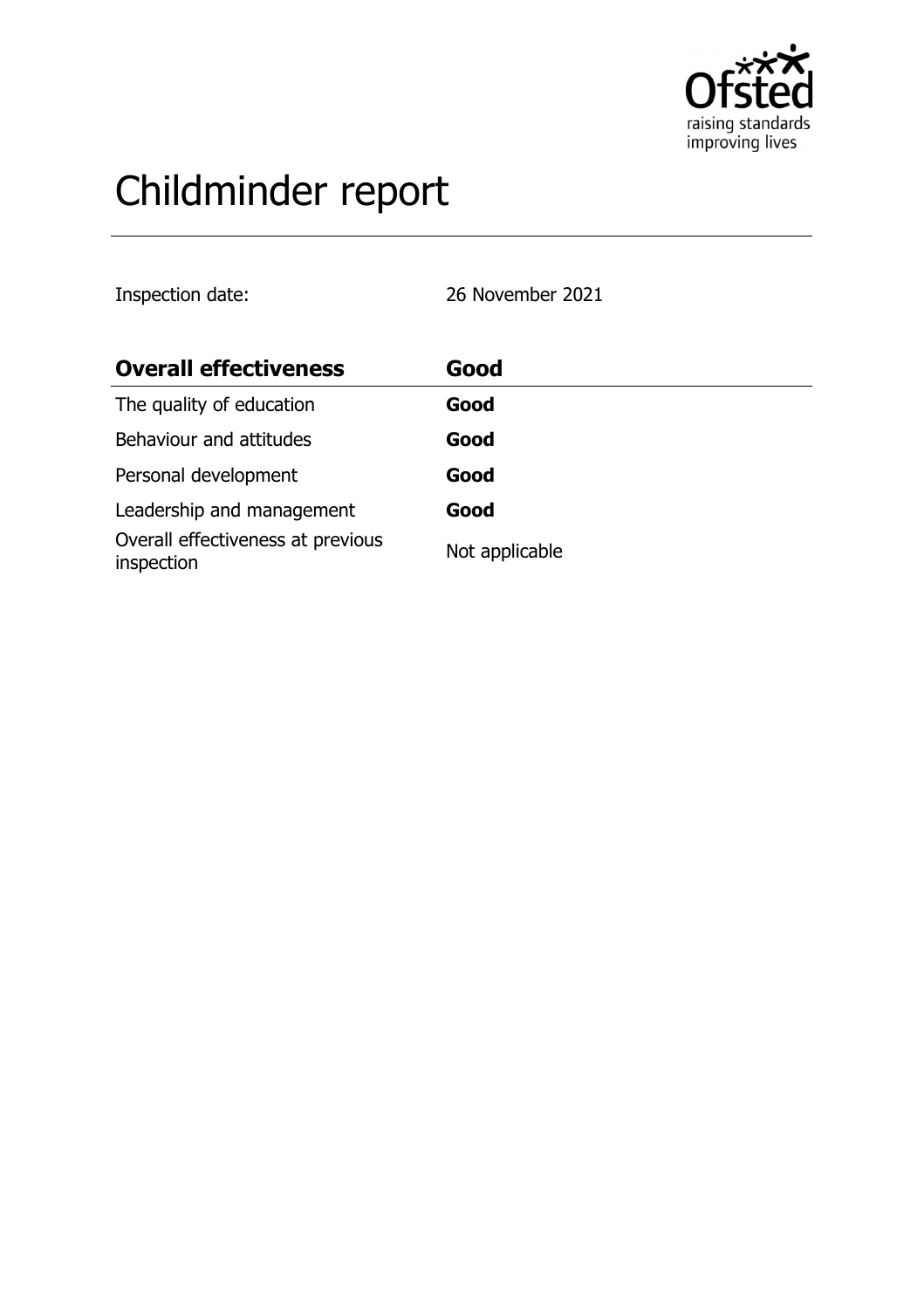

# **What is it like to attend this early years setting?**

### **The provision is good**

Children settle quickly in the childminder's warm and nurturing environment. They feel immensely safe and at ease in her home. Children eagerly include the childminder in their imaginative play and snuggle beside her for stories. They understand the high expectations the childminder has for them. Children respond positively to her gentle guidance and quickly learn about the behaviours expected of them. Children behave well and show kindness and respect towards others. Children speak enthusiastically about the cultural events they enjoy, such as Halloween and Christmas. They show an interest in the diverse ways other people live. For example, they look at a book and discuss different foods people eat and how people's homes differ.

Children develop good communication skills and confidently articulate what they know. They learn to recognise and talk about their feelings and emotions. For example, they use play dough to create faces with different expressions and explain why the characters might feel happy or sad. Children develop a positive approach to healthy eating. They relish their healthy meals and are happy to taste unfamiliar fruits at snack time. Children learn about good oral hygiene. They enjoy looking at books which teach them about brushing their teeth and avoiding sugary foods.

## **What does the early years setting do well and what does it need to do better?**

- The childminder is well qualified and experienced. She constantly reflects on her practice, to ensure children are well cared for and thoroughly enjoy their time with her. For instance, she carefully plans the outdoor area, to reflect the needs and interests of the children. This enhances children's learning outdoors.
- Parents comment that their children 'absolutely love' attending the childminder's setting. They are happy with the care and education she provides and recognise the good progress their children make.
- Children benefit from an interesting and well-balanced curriculum to prepare them for nursery or school. For instance, the childminder provides activities such as painting and threading. These develop children's coordination and strengthen the muscles in their hands, which helps to prepare them for learning to write.
- $\blacksquare$  The childminder supports children's communication skills well. She regularly looks at books with them and introduces words during activities, to help broaden their vocabularies. Children confidently use new language. For instance, they describe the 'scary pumpkins and vampires' they made for Halloween.
- $\blacksquare$  The childminder plans suitably challenging activities and, generally, teaches children well. However, sometimes plans to support children's creativity are not as effective as other areas of the curriculum. She focuses too much on the outcomes from activities, such as whether children can reproduce a picture in a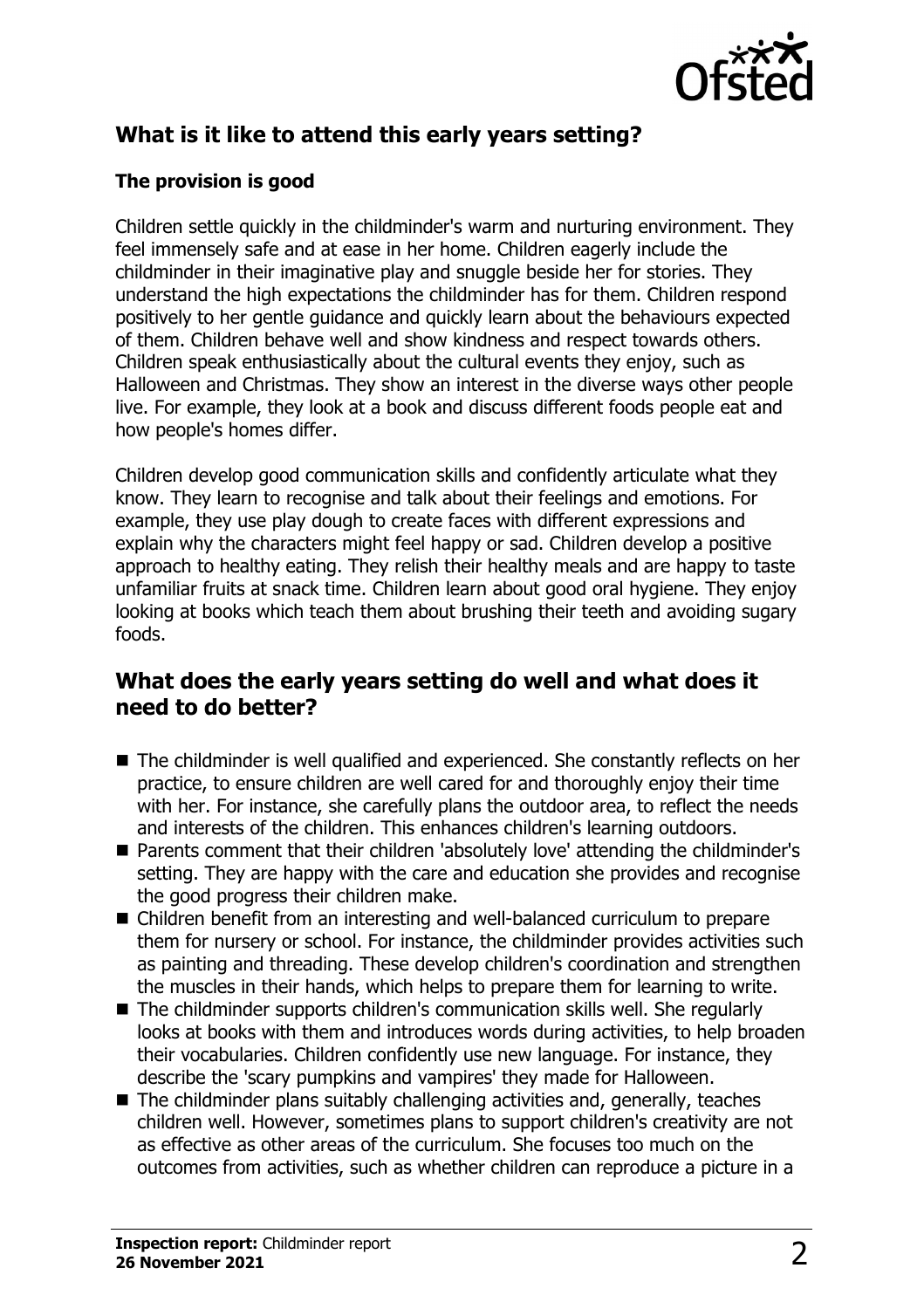

specific way, rather than on the process to develop new skills. Therefore, children do not always learn what she wants them to.

- The childminder does not always encourage children to work out problems and often steps in too quickly to help them. For example, during a collage activity some of the items fall off the children's pictures. The childminder quickly adds more glue to the paper, rather than supporting the children to find their own solutions.
- $\blacksquare$  Children are eager to learn. They concentrate well on activities that they choose, such as when completing puzzles or discovering how to create 'pasta' using a 'play dough machine'. Children show energy and enthusiasm in their imaginative role play. They make links with their own lives as they pretend to prepare food and care for dolls.
- $\blacksquare$  Children enjoy games and activities that the childminder initiates. They listen carefully to instructions and patiently take turns to roll dice. Children demonstrate attention to detail, as they identify the numerals on the dice and carefully count out the correct number of coloured bears.
- The childminder encourages children to become independent with their personal care. Children show satisfaction as they complete tasks, such as putting on their coats and shoes by themselves. They proudly announce, 'I can do it by myself' as they fasten the zips on their jackets.
- Children learn good hygiene routines. They wash their hands thoroughly at appropriate times and use tissues independently to wipe their noses.
- $\blacksquare$  The childminder knows how to promote healthy lifestyles for children. Children regularly play outdoors in the childminder's garden. They say they enjoy using the large apparatus, such as the see-saw. This vigorous exercise helps them to strengthen their large-muscle movements.

## **Safeguarding**

The arrangements for safeguarding are effective.

The childminder completes regular training to maintain a secure understanding of safeguarding issues. This includes matters such as the risks to children from extreme views and online abuse. She knows the signs of abuse and neglect and the procedures to follow, should she have any concerns about a child's welfare. The childminder knows what to do if there are concerns or allegations made about her or a member of her household. She uses risk assessments effectively to keep children safe in her home and when on outings.

## **What does the setting need to do to improve?**

#### **To further improve the quality of the early years provision, the provider should:**

 $\blacksquare$  improve teaching to focus more sharply on the skills children need to learn next, rather than on the outcomes of activities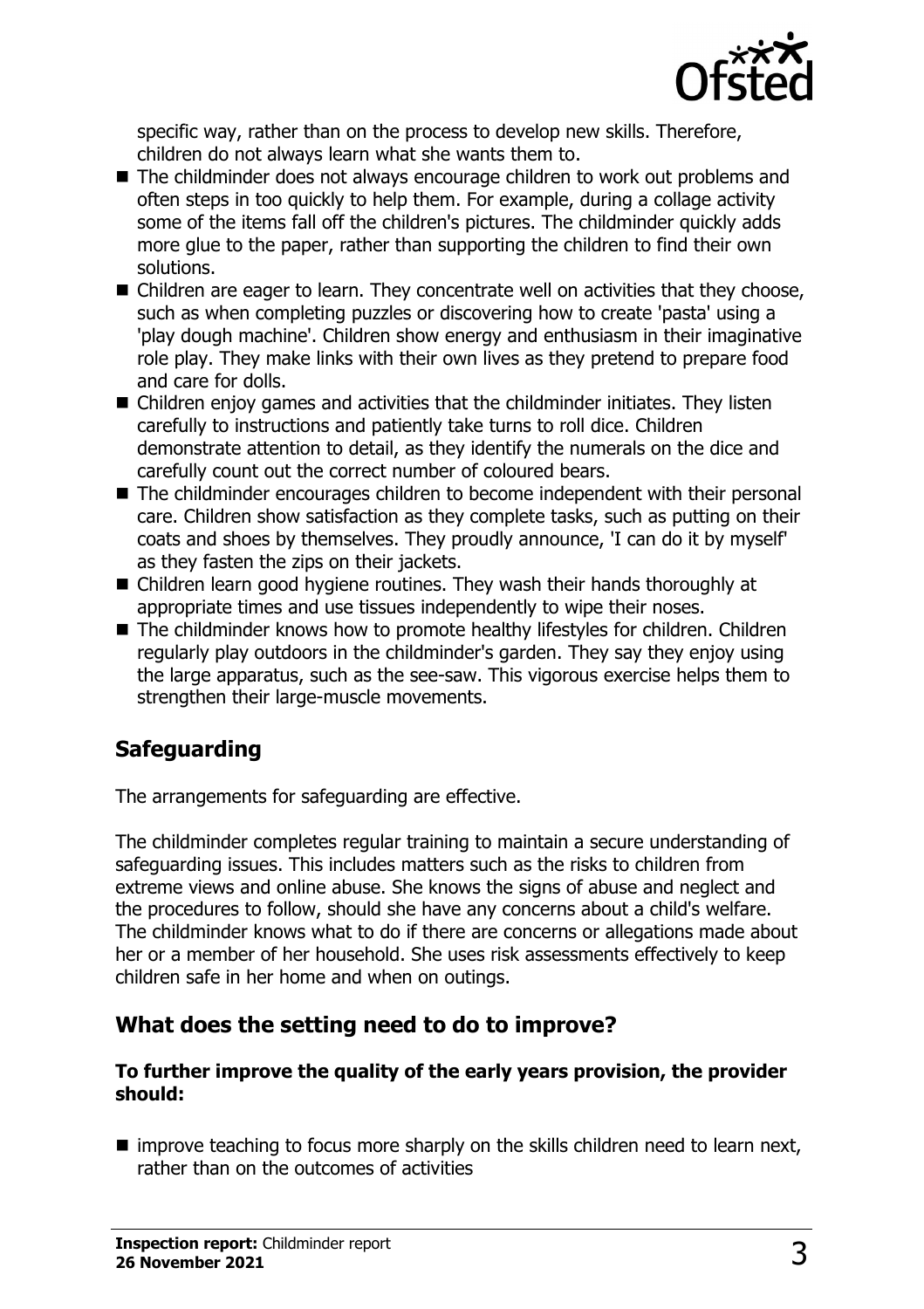

 $\blacksquare$  provide consistent support for children to explore problems and find their own solutions to challenges.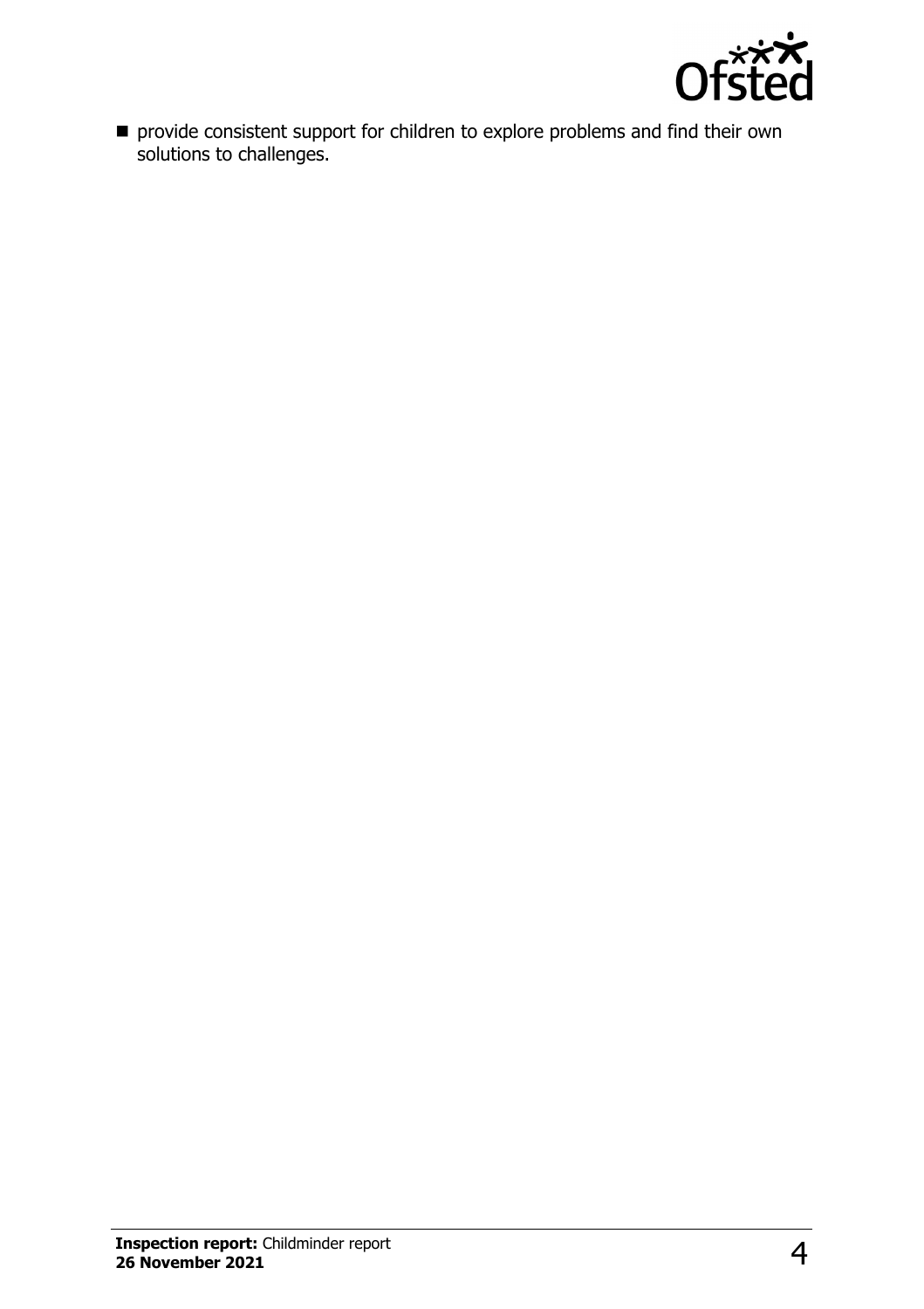

| <b>Setting details</b>                         |                                                                                      |
|------------------------------------------------|--------------------------------------------------------------------------------------|
| Unique reference number                        | EY563444                                                                             |
| <b>Local authority</b>                         | Havering                                                                             |
| <b>Inspection number</b>                       | 10191288                                                                             |
| <b>Type of provision</b>                       | Childminder                                                                          |
| <b>Registers</b>                               | Early Years Register, Compulsory Childcare<br>Register, Voluntary Childcare Register |
| Day care type                                  | Childminder                                                                          |
| Age range of children at time of<br>inspection | $3$ to $8$                                                                           |
| <b>Total number of places</b>                  | 5                                                                                    |
| Number of children on roll                     | 6                                                                                    |
| Date of previous inspection                    | Not applicable                                                                       |

## **Information about this early years setting**

The childminder registered in 2018. She lives in the London Borough of Havering. She works from Monday to Friday, providing care, all day, throughout most of the year. The childminder holds an early years qualification at level 2. She receives funding to provide free early education for children aged four years.

## **Information about this inspection**

#### **Inspector**

Sarah Crawford

#### **Inspection activities**

- This was the first routine inspection the childminder received since the COVID-19 pandemic began. The inspector discussed the impact of the pandemic with the childminder and has taken that into account in their evaluation of the setting.
- $\blacksquare$  The childminder showed the inspector the areas she uses for childminding, they discussed the curriculum and how the provision is organised.
- The inspector observed a range of learning experiences, she evaluated the quality of education and the impact on children's learning.
- The inspector took account of parents' written feedback and spoke to children about experiences with the childminder.
- $\blacksquare$  A range of documents, including the childminder's paediatric first-aid certificate and safeguarding policies were reviewed by the inspector.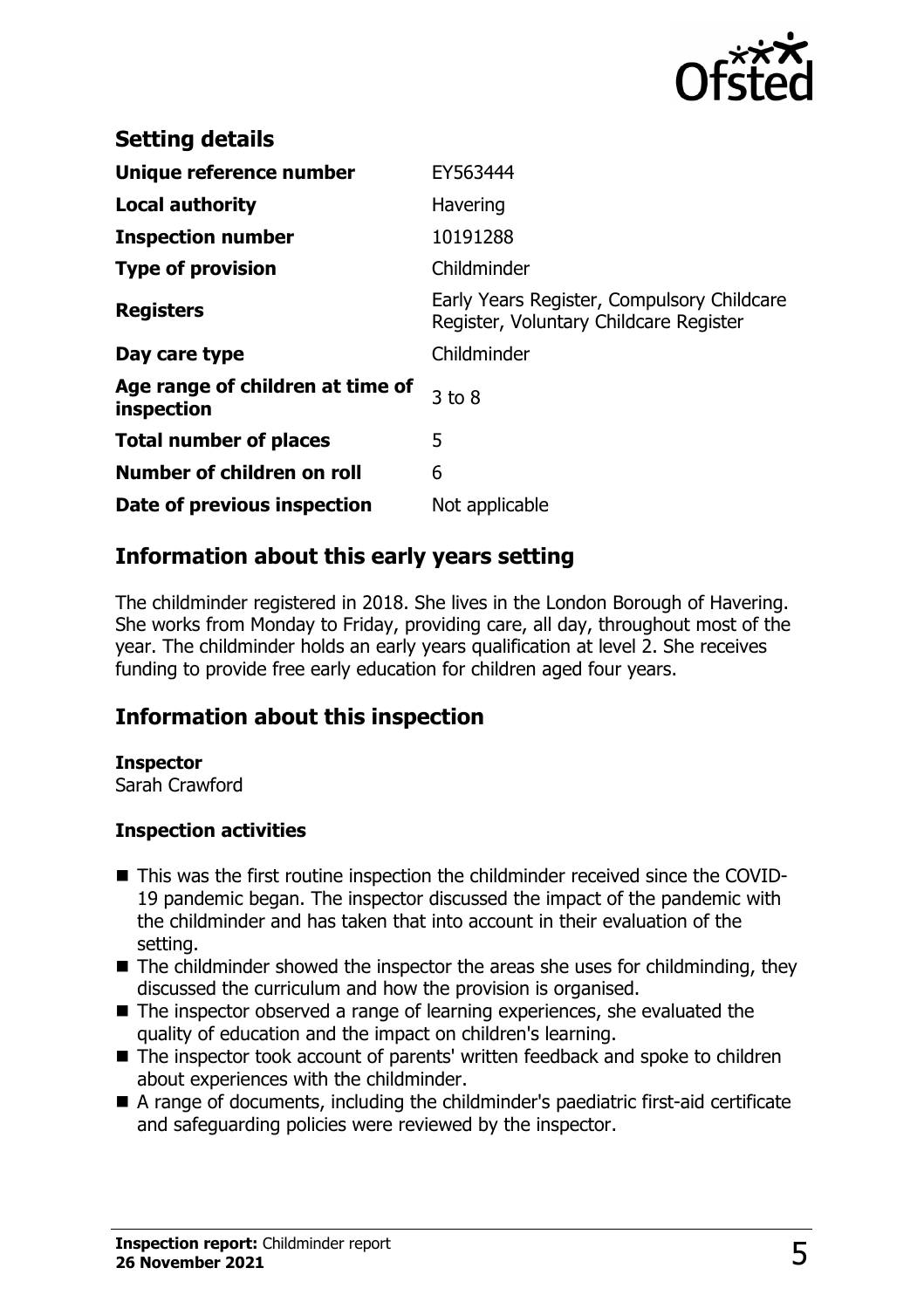

We carried out this inspection under sections 49 and 50 of the Childcare Act 2006 on the quality and standards of provision that is registered on the Early Years Register. The registered person must ensure that this provision complies with the statutory framework for children's learning, development and care, known as the early years foundation stage.

If you are not happy with the inspection or the report, you can [complain to Ofsted](http://www.gov.uk/complain-ofsted-report).